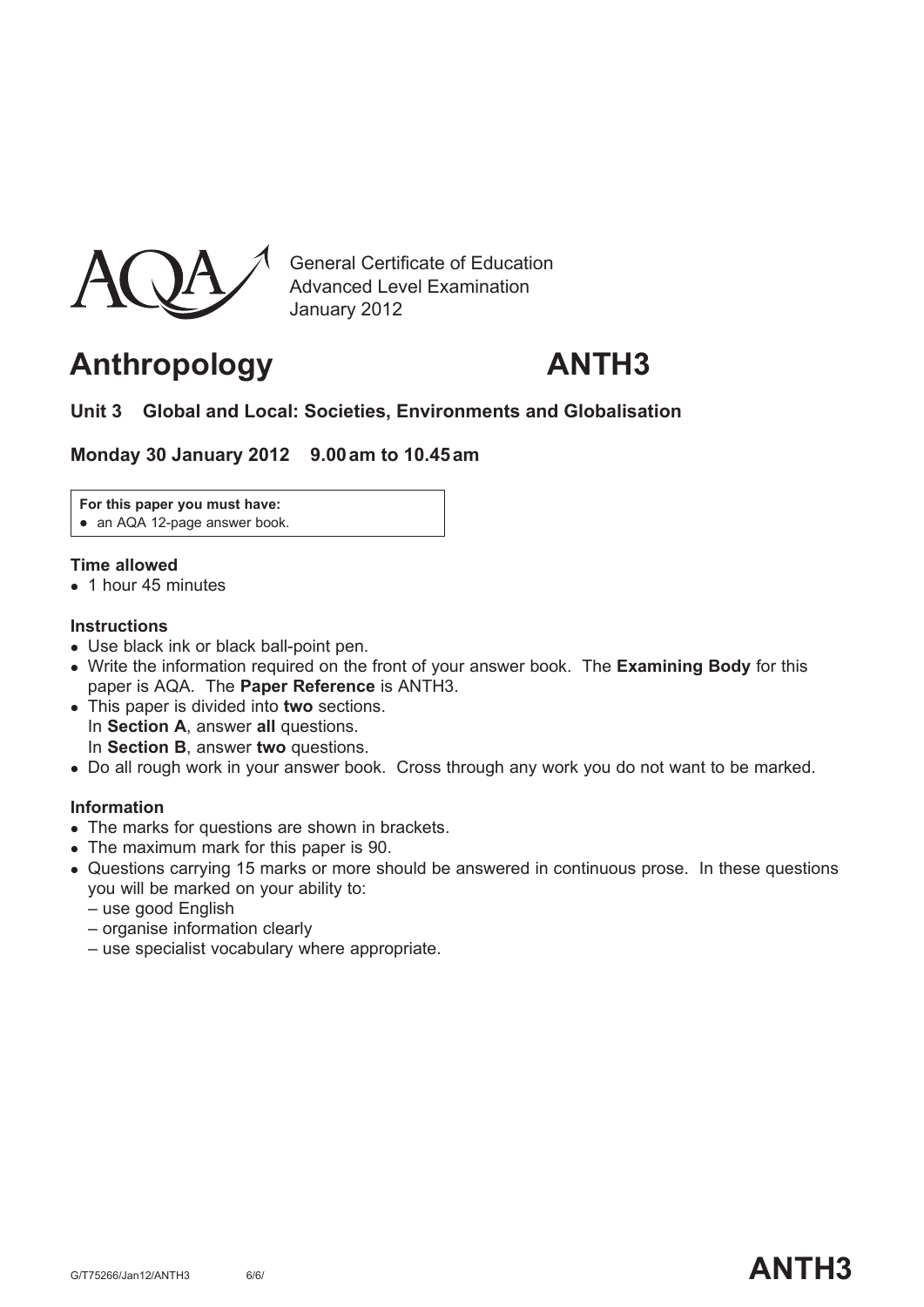#### **Section A**

Answer **all** questions in this section.

#### **Total for this section: 30 marks**

Read **Item A** below and answer all the questions that follow.

| <b>Item A</b>                                                                                                                                                                                                                                                                                                                                                                                                                                                                 |    |
|-------------------------------------------------------------------------------------------------------------------------------------------------------------------------------------------------------------------------------------------------------------------------------------------------------------------------------------------------------------------------------------------------------------------------------------------------------------------------------|----|
| The land of the Yanomami Indians in Northern Brazil is recognised as an<br>indigenous territory and it is illegal for miners to operate there. However,<br>estimates suggest over 1000 miners have invaded the area.                                                                                                                                                                                                                                                          |    |
| Yanomami shaman and spokesman Davi Kopenawa has appealed for support.<br>He said: "the Yanomami are very worried. There will be conflicts between<br>miners and Yanomami. I know how the miners treat the Yanomami and I am<br>also very sad because some Yanomami work at mining sites in return for food.<br>However, the Yanomami have little resistance to the potentially fatal diseases<br>such as flu which miners introduce and transmit. The Yanomami will fall ill; | 5  |
| they'll catch malaria and sexually transmitted infections, because miners will use<br>Indian women as they have done in the past."                                                                                                                                                                                                                                                                                                                                            | 10 |
| In 2009, among the Yanomami population of Brazil, 500 new cases of malaria<br>were found in a total population of around 16000.                                                                                                                                                                                                                                                                                                                                               |    |

Source: © Survival International

- **0** | 1 | Define what is meant by 'indigenous' and explain two issues that impact on indigenous peoples, **apart from** those mentioned in **Item A**. *(6 marks)*
- **0 2** Identify and briefly explain **three** consequences of the transmission of disease following contact between large-scale societies and indigenous societies (**Item A**). *(9 marks)*

**0** 3 Examine some of the criticisms anthropologists might make of assimilation policies. *(15 marks)*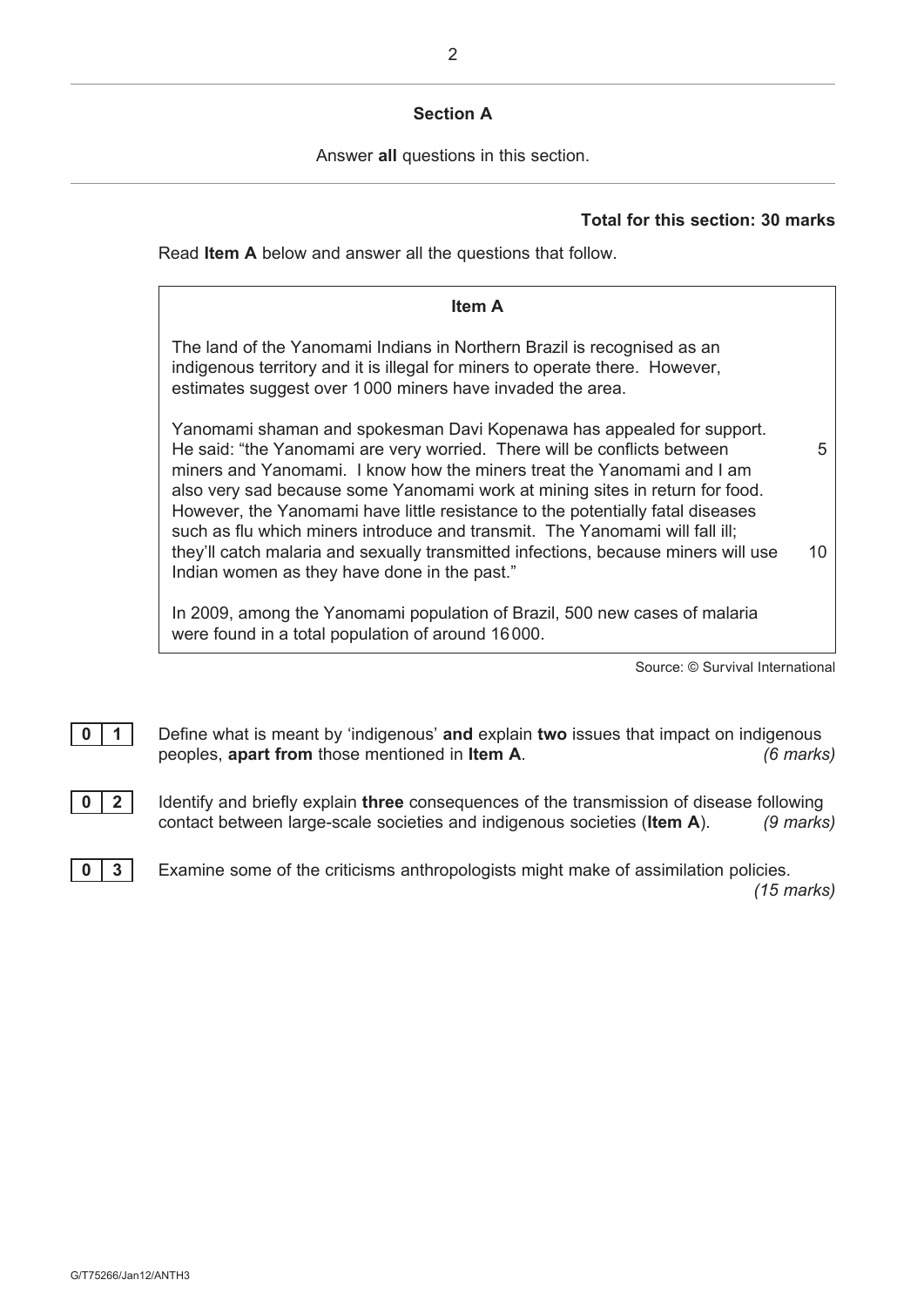#### **Section B**

Answer **two** questions from this section.

## **Total for this section: 60 marks**

|   | 'Development projects often result in increased poverty and environmental degradation.' |                      |
|---|-----------------------------------------------------------------------------------------|----------------------|
|   | Assess this view.                                                                       | $(30 \text{ marks})$ |
| 5 | Assess the impact of tourism on local societies.                                        | (30 marks)           |
| 6 | 'Global communication technologies have brought positive changes to all social groups.' |                      |
|   | Assess this view.                                                                       | (30 marks)           |
|   |                                                                                         |                      |

#### **END OF QUESTIONS**